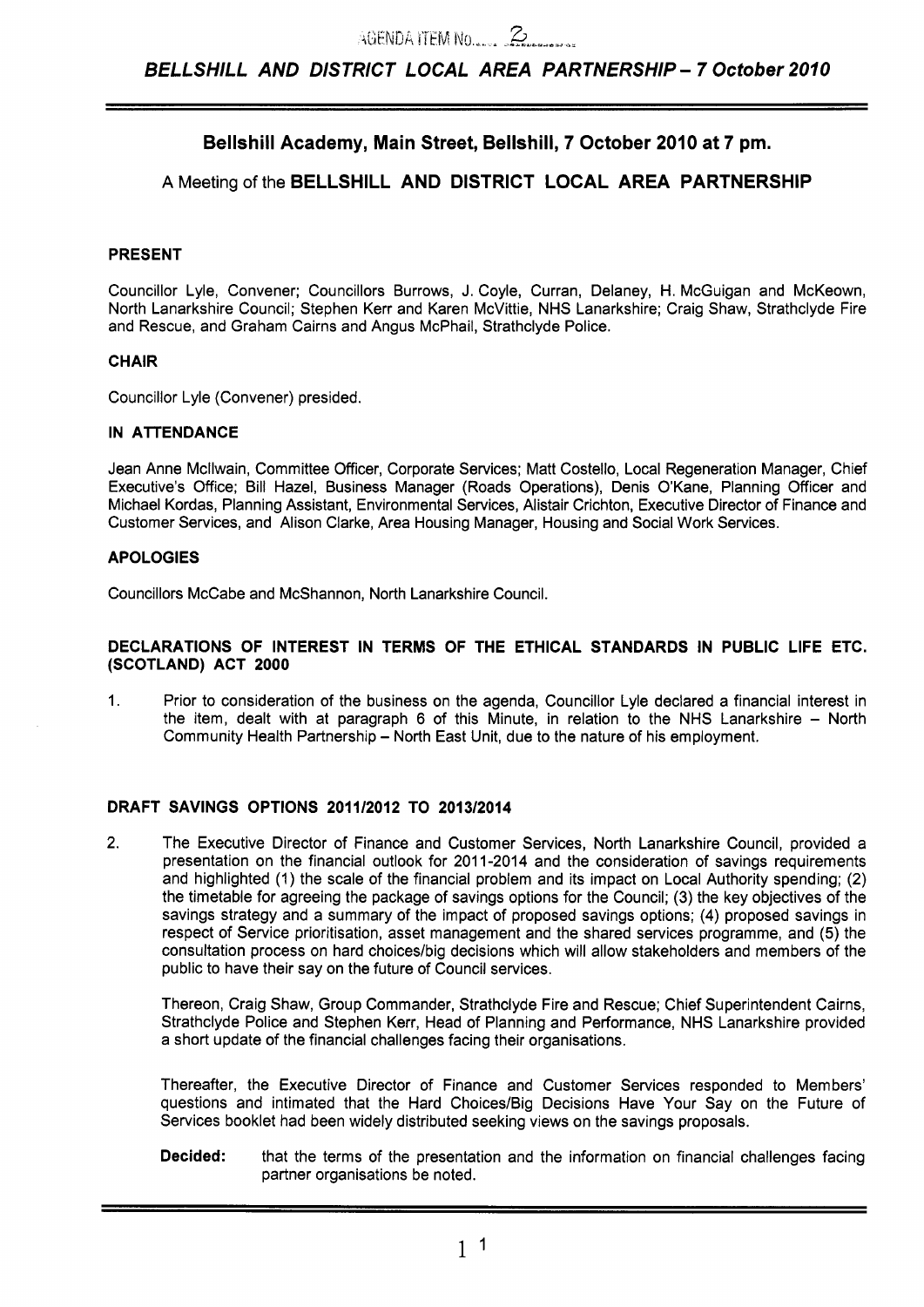## BELLSHILL AND DISTRICT LOCAL AREA PARTNERSHIP/AREA COMMITTEE - MINUTES

**3.** There were submitted the Minutes of the special meeting and meeting of the Bellshill and District Local Area Partnership and Area Committee held on, respectively, 10 June and 8 July 2010.

The Convener then advised that, in relation to paragraph 10(e) of the Area Committee Minute of 8 July 2010 regarding the proposed provision of a catering facility within the Park and Ride site at Bellshill Station, he had been advised that this proposal was contrary to Council Policy and that the matter was being investigated.

Decided: that the terms of the Minutes be noted.

### COMMUNITY COUNCIL MINUTES - NEW STEVENSTON COMMUNITY COUNCIL

- **4.** There was submitted the Minute of the meeting of New Stevenston Community Council held on 24 June 2010.
	- Decided: that the terms of the Minute be noted.

### NORTH LANARKSHIRE PARTNERSHIP BOARD MINUTES

- **5.** There was submitted the Minute of the meeting of North Lanarkshire Partnership Board held on 16 June 2010.
	- Decided: that the terms of the Minute be noted.

Councillor Lyle, having declared a financial interest in the following item due to the nature of his employment, left the meeting and took no part in its consideration and determination. Councillor Lyle also demitted the Chair for the duration of this item only and Councillor Burrows took the Chair.

NHS LANARKSHIRE - NORTH COMMUNITY HEALTH PARTNERSHIP - BELLSHILL AND DISTRICT LOCALITY

**6.** There was submitted a report (docketed as relative to the Minute of the meeting of Bellshill and District Area Committee held on 7 October 2010) dated 20 September 2010 by the Unit General Manager, NHS Lanarkshire, (1) providing details of various initiatives that had taken place within the Bellshill Locality area, and (2) seeking that specific areas of information be identified for future reporting to the Local Area Partnership meetings in context of the Single Outcome Agreement and the Community Plan.

### Decided:

- (1) that, in the context of the Single Outcome Agreement and the Community Plan, specific areas be identified for future reports to the Local Area Partnership, and
- (2) that the contents of the report be noted.

#### Councillor Lyle resumed the Chair.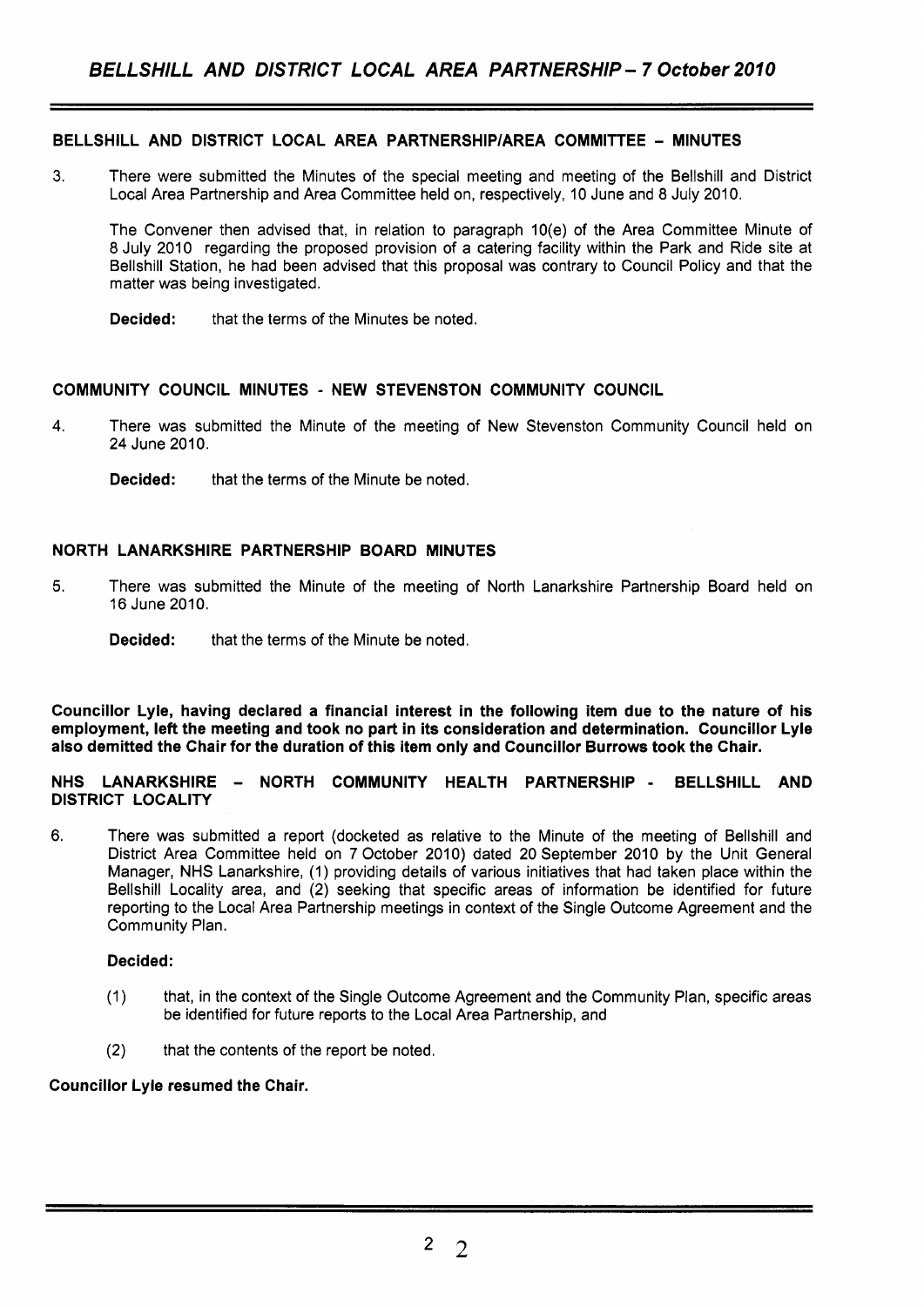# **JOINT COMMUNITY SAFETY REPORT**

7. There was submitted a joint report (docketed as relative to the Minute of the meeting of Bellshill and District Area Committee held on 7 October **2010)** dated 7 October **2010** by Housing and Social Work Services, Strathclyde Police and Strathclyde Fire and Rescue advising of initiatives and measures taken to minimise the level of crime within the Bellshill and District area for the period from June to August **2010,** including **(1)** a summary of the key activities of the three partners; **(2)** statistical information in respect of the partners, and (3) giving details of (a) the hotspots for the Bellshill area, as shown in Appendix **1** to the report, and (b) the Ward Community Police Teams, as detailed within Appendix 3 to the report.

The Local Area Partnership then heard Chief Inspector Angus McPhail, Strathclyde Police and Alison Clarke, Housing and Social Work Services, in supplement to the report and in response to Members' questions, during which Chief Inspector McPhail undertook to have the problem of speeding cars on Hattonrigg Road investigated.

**Decided:** that the content of the report be noted.

# **FRIDAY NIGHT PROJECT**

**8.** There was submitted a report dated **29** September **2010** by the Facilities Manager, North Lanarkshire Leisure **(1)** setting out the background to, and the progress of, the Friday Night Project, a diversionary project set up in October **2009** at Keir Hardie Sports Centre to reduce anti-social behaviour while offering a range of activities for young people in the local area; **(2)** pointing out the success of the project, which had reduced the rate of anti-social behaviour in the Holytown area, particularly on Friday night, and (3) indicating that the Project Committee were keen (a) to continue with this project in the longer term and to enhance the activities on offer, providing an outlet for children to improve their skills through training initiatives and certificates; (b) to involve the young people in more of the planning and future running of the project, and (c) to see the project used as a blueprint for future partnership approaches to problems in other areas in view of the significant social return on investment from the project.

**Decided:** that the contents of the report be noted.

# **LOCAL DEVELOPMENT PROGRAMME**

**9.** With reference to paragraph **11** of the Minute of the meeting of the Local Area Partnership held on **8** July **2010,** there was submitted a report (docketed as relative to the Minute of the meeting of Bellshill and District Area Committee held on 7 October **2010)** dated 7 October **2010** by the Head of Regeneration Services **(1)** setting out the criteria for projects to be included within the Local Development Programme; **(2)** detailing the current position in relation to the projects within the Local Development Programme for (a) **2009/2010,** as set out in Appendix **1** to the report, and (b) **2010/2011,** as detailed in Appendix **2** to the report; (3) seeking approval for (a) the removal of project no. **1011 1** B10, car parking at Glencalder Crescent, from the approved list; (b) the provision of additional funding for project no. **10/11 804,** environmental works at Olive Court, and (c) an additional project no. **10/11 B28,** being a contribution to the Jimmy Johnstone Memorial Garden, amounting to **f20,000,** all as detailed in Appendices **2** and 3 to the report, and (4) highlighting the joint working between Regeneration Services and Housing Services through the proposed use of Estate Based Initiative funding within the Local Development Programme.

Matt Costello, the Local Regeneration Manager, then highlighted the main contents of the report and responded to questions.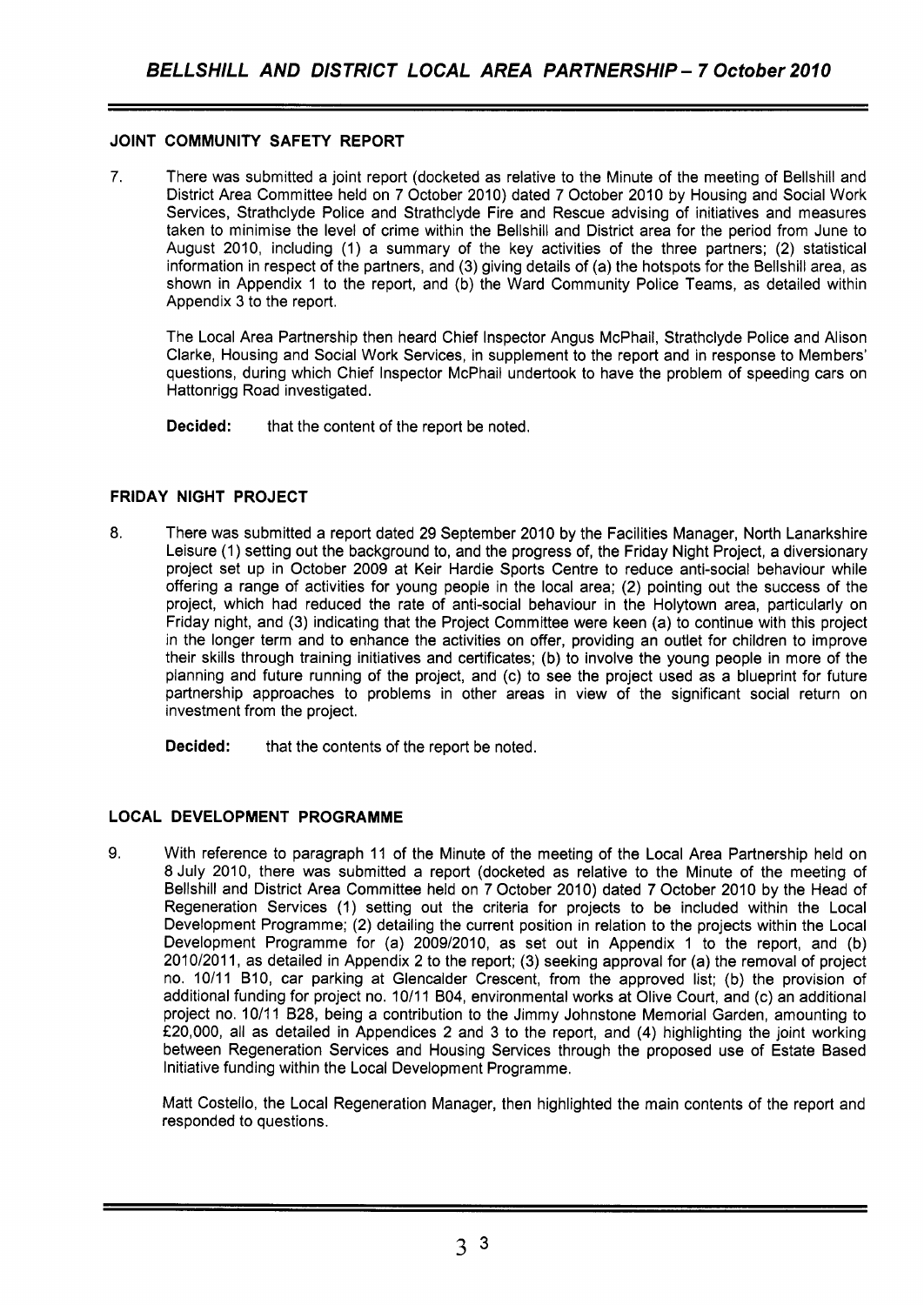**Decided:** that it be recommended to the Area Committee:-

- that the progress in relation to the delivery of the projects in **2009/2010** through  $(1)$ the Local Development Programme, as detailed in Appendix **1** to the report, be noted;
- $(2)$ that the progress in terms of projects for delivery in the **2010/2011** programme, as detailed in Appendix 2 to the report, be noted;
- $(3)$ that project no. **10111** B10, Glencalder Crescent, be removed from the approved list;
- $(4)$ that the additional budget for project No. 10/11 B04, Olive Court, be approved;
- $(5)$ that the additional project no. **1011 1 B28,** Jimmy Johnstone Memorial Garden, be included on the approved list;
- $(6)$ that the joint working in relation to Estate Based Initiative funding be noted, and
- $(7)$ that further progress be reported to future meetings of the Bellshill and District Local Area Partnership.

### **ESTATE BASED INITIATIVES 2010/2011**

- **10.** There was submitted a report dated **21** September **2010** by the Executive Director of Housing and Social Work Services **(1)** advising that, for **201012011,** Estate Based Initiative funding of **f25,128** had been allocated for the BellshillNiewpark locality, and **(2)** proposing that, to maximise the delivery of projects identified by the Area Housing Office for inclusion in the Local Development Programme, as detailed in Appendix 1 to the report, this budget be allocated as a contribution to the Programme.
	- **Decided:** that it be recommended to the Area Committee that the contribution of **f25,128** to the Local Development Programme **201 0/2011** from the Estate Based Initiative funding be approved.

### **BELLSHILL TOWN CENTRE ACTION PLAN**

### **(1) UPDATE**

**11,** With reference to paragraph **12** of the Minute of the meeting of the Local Area Partnership held on **8** July **2010,** there was submitted a report dated **20** September **2010** by the Head of Planning and Development updating the Local Area Partnership on the current position in relation to the Bellshill Town Centre Action Plan, **(1)** indicating that the Phase 4 works, being undertaken by R J McLeod, were progressing, with the first of the three stages being largely complete and Stage **2** just started, as detailed in the report; (2) advising that discussions were still ongoing with the relevant owners regarding the provision of architectural lighting on a number of feature buildings, with work to the first building due to commence in late September; (3) pointing out that the most urgent of the snagging works in relation to the Phase 3 contract would be carried out during September with the remainder being addressed before the end of the defects period; (4) intimating that the formal consultation on the Draft Traffic Regulation Order in relation to the parking restrictions within the Town Centre was expected to be carried out in October with comments received being incorporated where possible; (5) informing the Partnership that it was anticipated that a contractor would be appointed by the end of October for the junction improvements at Hamilton Road West with the work being completed by the end of February 2011, and (6) setting out the position in relation to developments of up to 30 units, where the North Lanarkshire Local Plan, if approved by the Scottish Government Reporters, would include a policy providing the strategic context for consideration of appropriate developer contributions.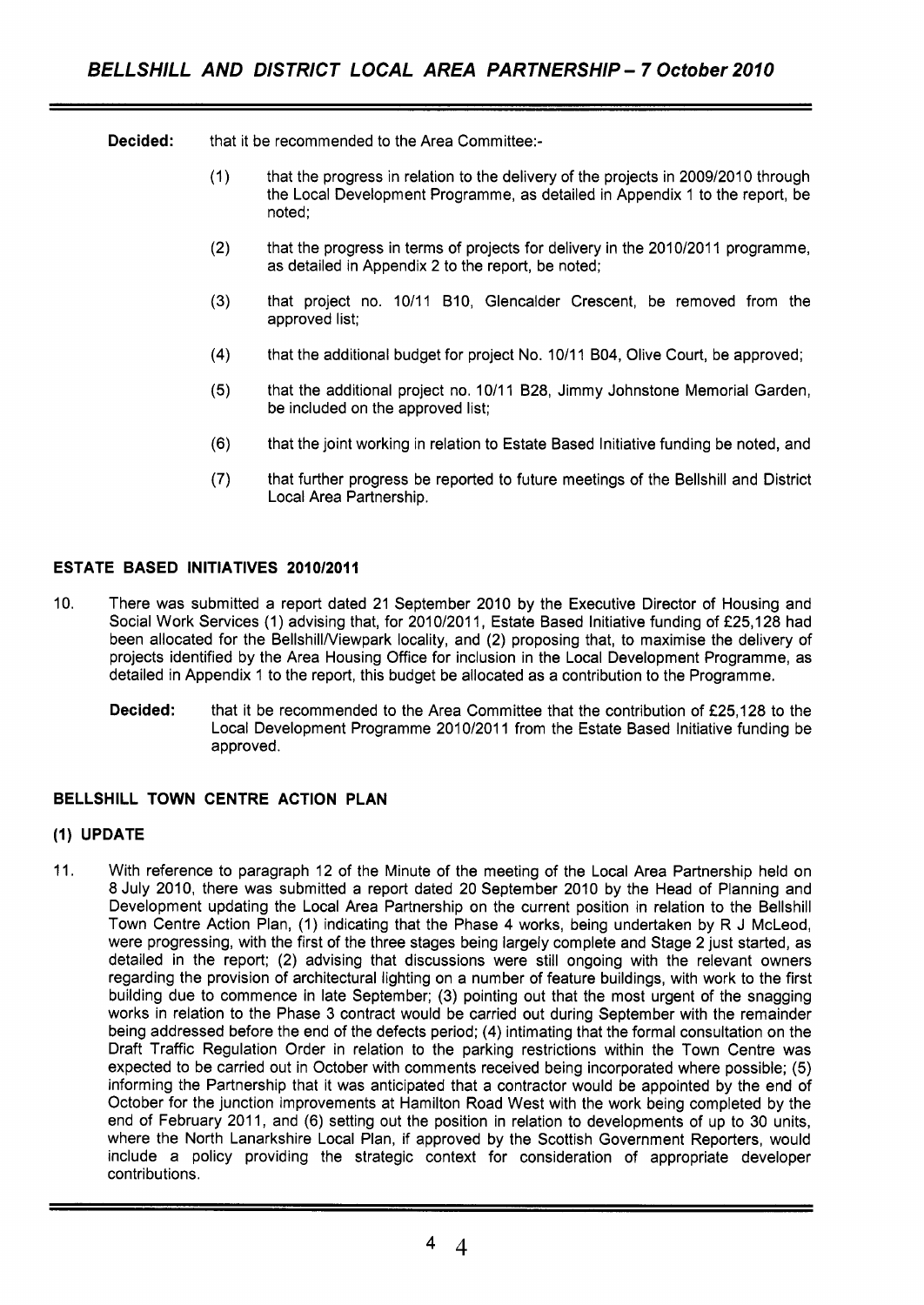Denis O'Kane, Planning Officer, then highlighted the main points of the report and together with Bill Hazel, Business Manager (Roads Operations), responded to Members' questions.

**Decided:** that the progress made on the Bellshill Town Centre Action Plan be noted.

## **(2) CONSIDER LETTER FROM BELLSHILL TOWN CENTRE SHOP OWNERS**

12. The Convener advised that he had received a letter from the shop owners in Hamilton Road, Bellshill outlining various concerns and that following a meeting between the local Members, Officers and representatives of the shop owners, remedial action had been agreed.

Dennis O'Kane, Planning Officer then advised of the action being taken to minimise the problems being experienced by the shop owners regarding access to their premises.

There followed a full discussion during which the Convener gave details of the level of discount and number of premises within Bellshill Town Centre in receipt of a non domestic rates reduction through the Small Business Bonus Scheme and highlighted the funding available to small shopkeepers for the provision of appropriate disabled access to their premises and the Partners responded to questions.

**Decided:** that the position be noted.

## **(3) FLOODING ON MOTHERWELL ROAD, BELLSHILL**

13. The Convener advised of a complaint he had received from residents regarding the flooding which occurred on Motherwell Road, Bellshill between Belvidere Road and Neilsland Street, Bellshill which the residents considered emanated from run-off from the gardens of the houses fronting on to Motherwell Road and requested that the Council undertake works to these gardens to prevent the problem.

Bill Hazel, Business Manager (Roads Operations) advised that they were aware of the problem and reported that it appeared to be caused by the under capacity in the sewers in the area which were the responsibility of Scottish Water, who would be asked to look at improvements in the area. He also confirmed that the road gullies and their connections, which were the responsibility of the Council, had been tested on 5 October 2010 and had been found to be operating efficiently.

**Decided:** that the position be noted.

### **The Convener, being of the opinion that the following item was relevant and competent, authorised its consideration and varied the order of business as hereinafter Minuted.**

## **(4) SPEEDING ON CALDER ROAD**

14. A local resident raised her concerns regarding the speeding of cars on the Calder Road which was aggravated by double parking at the shops in the area and resulted in cars mounting the kerb to get through and requested that the Police look at this problem.

Chief Inspector Angus McPhail, Strathclyde Police, indicated that he would arrange for this matter to be investigated.

**Decided:** that the position be noted.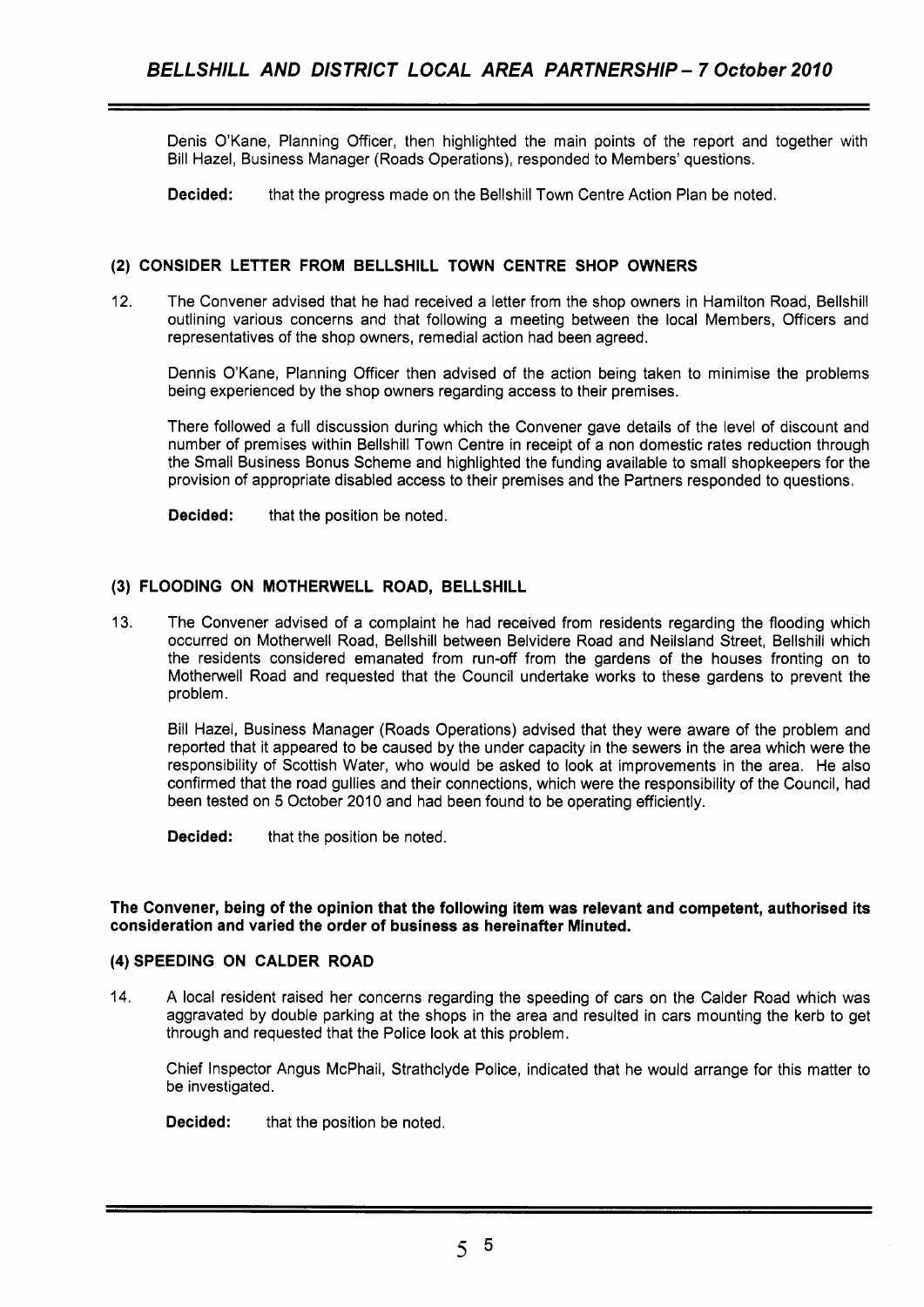### **DATE, TIME AND VENUE OF NEXT MEETING**

15. The Local Area Partnership noted that the next meeting of the Bellshill and District Local Area Partnership would be held on Thursday, 20 January 2011 at 7 pm in Mossend Primary School, Calder Road. Bellshill.

 $6\phantom{a}$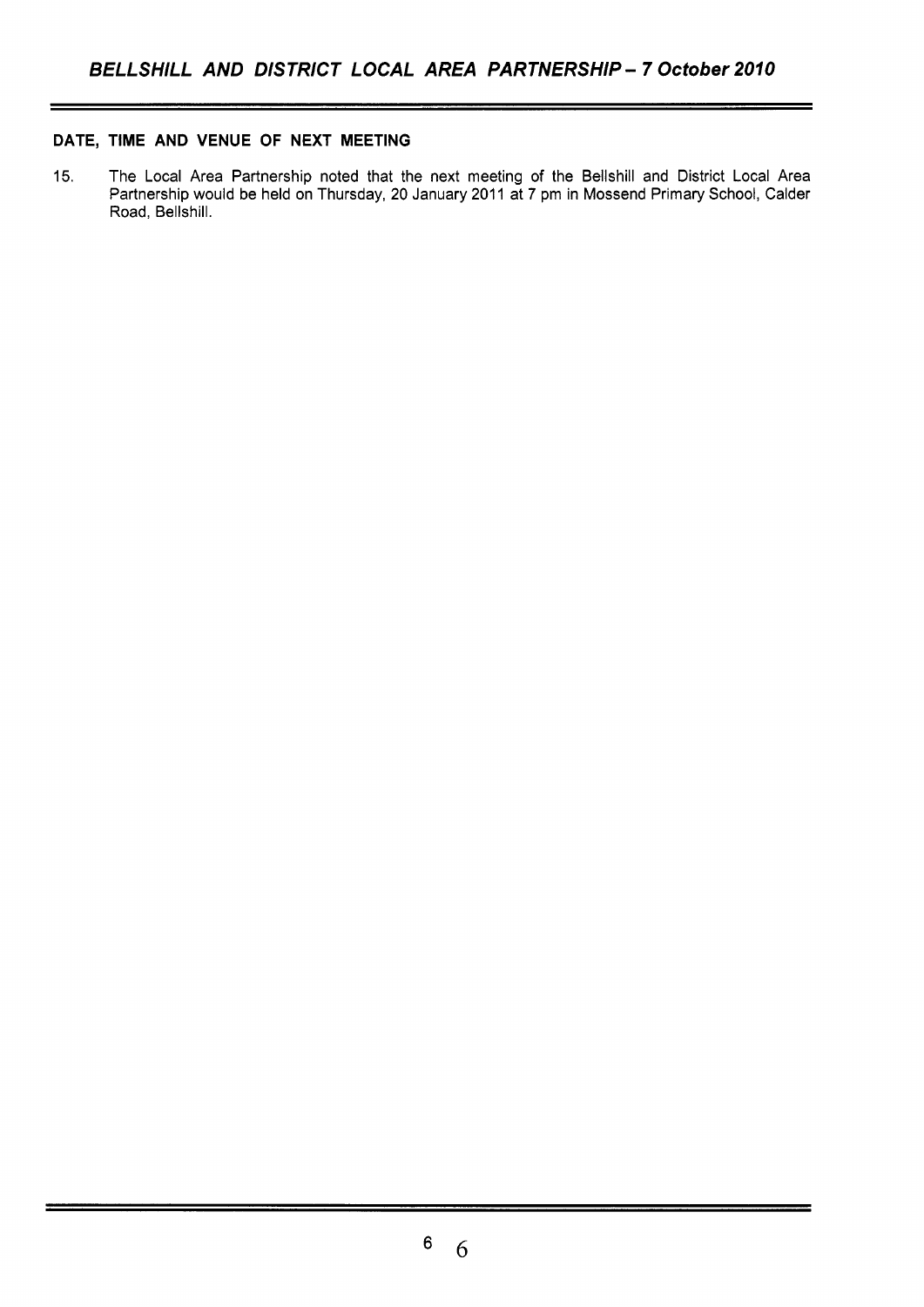# **Bellshill Academy, Main Street, Bellshill, 7 October 2010 at 9.35 pm.**

# **A** Meeting of the **BELLSHILL AND DISTRICT AREA COMMITTEE**

### **PRESENT**

Councillor Lyle, Convener; Councillors Burrows, Curran, Delaney, H. McGuigan and McKeown.

### **CHAIR**

Councillor Lyle (Convener) presided.

## **IN ATTENDANCE**

The Committee Officer, Corporate Services; Local Regeneration Manager, Chief Executive's Office; Business Manager (Roads Operations) and Planning Officer, Environmental Services, and Area Housing Manager, Housing and Social Work Services.

### **APOLOGIES**

Councillors J. Coyle, McCabe and McShannon.

### **DECLARATIONS OF INTEREST IN TERMS OF THE ETHICAL STANDARDS IN PUBLIC LIFE ETC. (SCOTLAND) ACT 2000**

1. Prior to consideration of the business on the agenda Councillor Lyle declared a financial interest in the item, dealt with at item (6) of this Minute in relation to the NHS Lanarkshire - North Community Health Partnership - North East Unit due to the nature of his employment.

### 2. **CONSIDER RECOMMENDATIONS BY THE BELLSHILL AND DISTRICT LOCAL AREA PARTNERSHIP HELD ON 7 OCTOBER 2010**

The Committee gave consideration to the recommendations made by the Bellshill and District Local Area Partnership at its meeting held on 7 October 2010 and agreed in respect of each item, the following:-

(1) **DRAFT SAVINGS OPTIONS 201112012 TO 2013/2014** 

**Decided:** that the terms of the presentation and the information on financial challenges facing partner organisations be noted.

### (2) **BELLSHILL AND DISTRICT LOCAL AREA PARTNERSHlPlAREA COMMITTEE** - **MINUTES**

**Decided:** that the terms of the Minutes be noted.

## **(3) COMMUNITY COUNCIL MINUTES** - **NEW STEVENSTON COMMUNITY COUNCIL**

**Decided:** that the terms of the Minute be noted.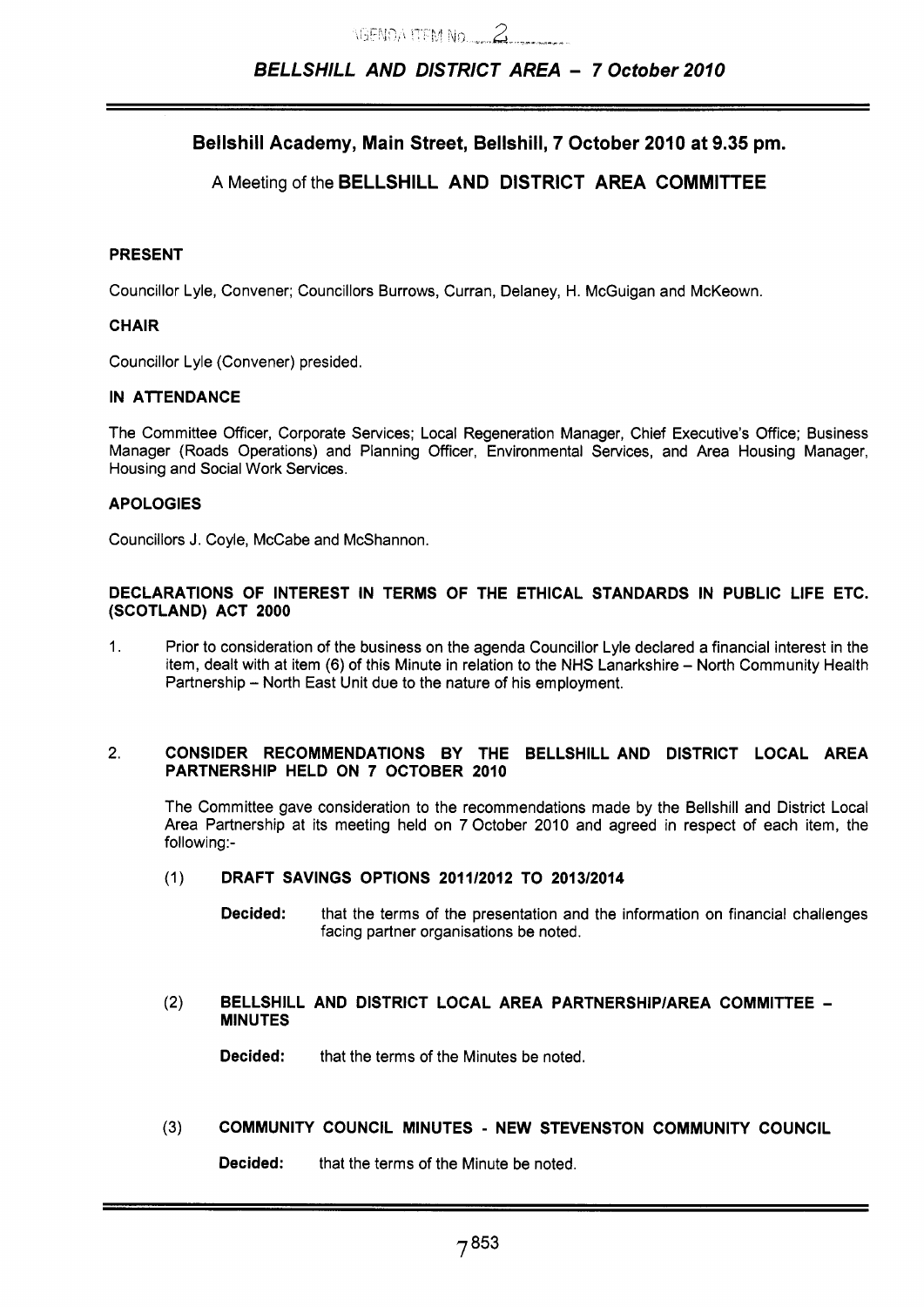## (4) NORTH LANARKSHIRE PARTNERSHIP BOARD MINUTES

**Decided:** that the terms of the Minute be noted.

Councillor Lyle, having declared a financial interest in the following item due to the nature of his employment, left the meeting and took no part in its consideration and determination. Councillor Lyle also demitted the Chair for the duration of this item only and Councillor Burrows took the Chair.

### **(5)** NHS LANARKSHIRE - NORTH COMMUNITY HEALTH PARTNERSHIP - BELLSHILL AND DISTRICT LOCALITY

Decided:

- (1) that, in the context of the Single Outcome Agreement and the Community Plan, specific areas be identified for future reports to the Local Area Partnership, and
- (2) that the contents of the report be noted.

### Councillor Lyle resumed the Chair.

### (6) JOINT COMMUNITY SAFETY REPORT

Decided: that the content of the report be noted.

### (7) FRIDAY NIGHT PROJECT

Decided: that the contents of the report be noted.

### (8) LOCAL DEVELOPMENT PROGRAMME

#### Decided:

- that the progress in relation to the delivery of the projects in 2009/2010 through the  $(1)$ Local Development Programme, as detailed in Appendix 1 to the report, be noted;
- $(2)$ that the progress in terms of projects for delivery in the 2010/2011 programme, as detailed in Appendix 2 to the report, be noted;
- $(3)$ that project no. 10/11 BIO, Glencalder Crescent, be removed from the approved list;
- that the additional budget for project No. 1011 1 804, Olive Court, be approved:  $(4)$
- $(5)$ that the additional project no. 10111 828, Jimmy Johnstone Memorial Garden, be included on the approved list;
- $(6)$ that the joint working in relation to Estate Based Initiative funding be noted, and
- $(7)$ that further progress be reported to future meetings of the Bellshill and District Local Area Partnership.